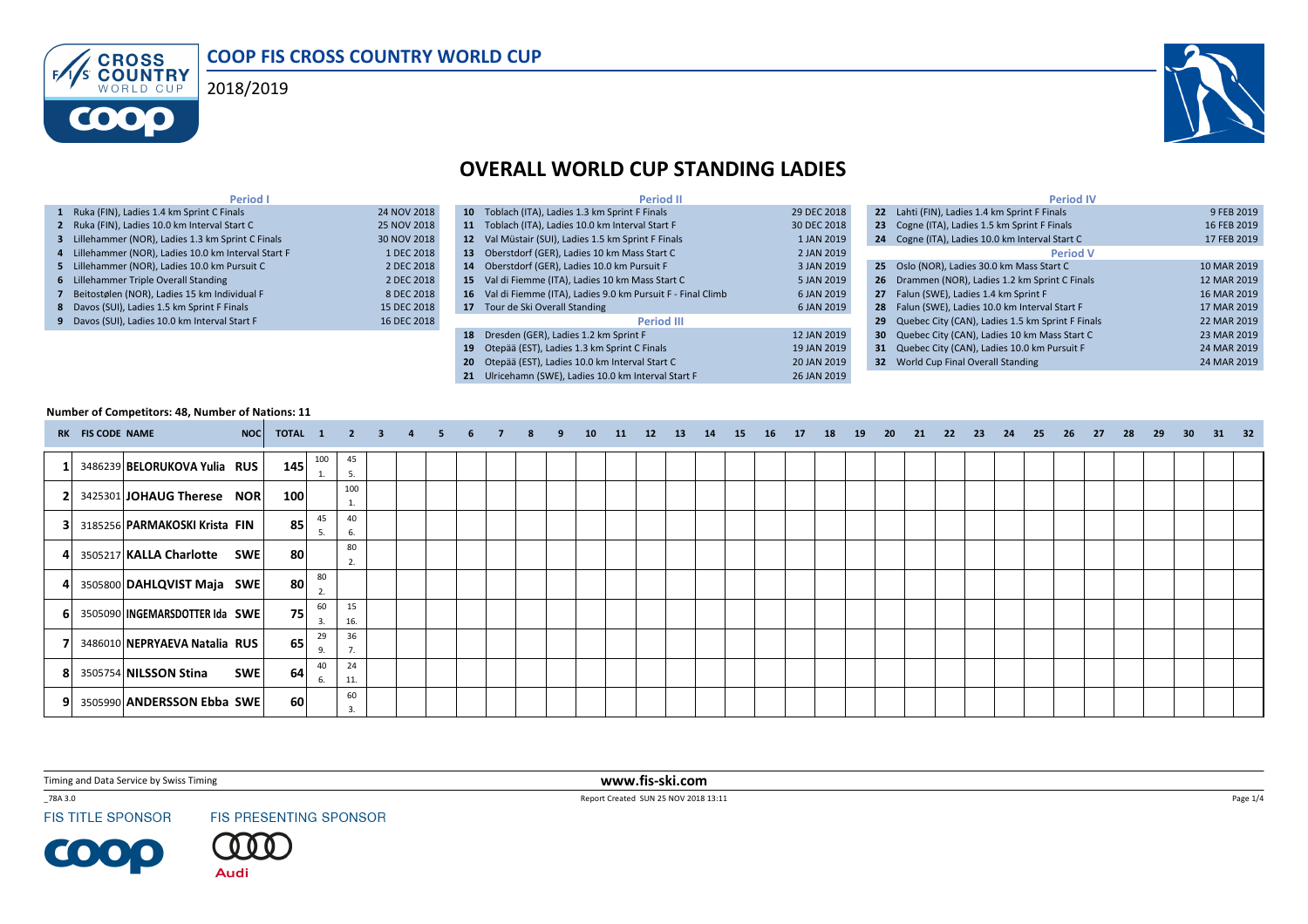COOP FIS CROSS COUNTRY WORLD CUP



**COOO** 



### OVERALL WORLD CUP STANDING LADIES

|                 | RK FIS CODE NAME | NOC                                    | TOTAL 1         |                      |                       | $2 \quad 3$ | $\overline{4}$ | 5 <sub>5</sub> | 6 | 8 | 9 | 10 | 11 12 13 | 14 | 15 | 16 | 17 18 | 19 | 20 | 21 | 22 23 | 24 | 25 | 26 | 27 | 28 | 29 | 30 <sub>2</sub> | 31 32 |  |
|-----------------|------------------|----------------------------------------|-----------------|----------------------|-----------------------|-------------|----------------|----------------|---|---|---|----|----------|----|----|----|-------|----|----|----|-------|----|----|----|----|----|----|-----------------|-------|--|
| 10 <sup>1</sup> |                  | 3535320 <b>BJORNSEN Sadie</b><br>USA   | 56              | 24<br>11.            | 32<br>8.              |             |                |                |   |   |   |    |          |    |    |    |       |    |    |    |       |    |    |    |    |    |    |                 |       |  |
| 11              |                  | 3425410 OESTBERG Ingvild Flugstad NOR  | 55              | 5<br>26.             | 50<br>4.              |             |                |                |   |   |   |    |          |    |    |    |       |    |    |    |       |    |    |    |    |    |    |                 |       |  |
| 12              |                  | 3425365 FALLA Maiken Caspersen NOR     | 50              | 50<br>$\overline{4}$ |                       |             |                |                |   |   |   |    |          |    |    |    |       |    |    |    |       |    |    |    |    |    |    |                 |       |  |
| 13              |                  | 3295157 SCARDONI Lucia ITA             | 36              | 36<br>7.             |                       |             |                |                |   |   |   |    |          |    |    |    |       |    |    |    |       |    |    |    |    |    |    |                 |       |  |
| 14              |                  | 3506079 LUNDGREN Moa<br><b>SWE</b>     | 32              | 32<br>$\mathbf{8}$   |                       |             |                |                |   |   |   |    |          |    |    |    |       |    |    |    |       |    |    |    |    |    |    |                 |       |  |
| 15              |                  | 3425183 JACOBSEN Astrid Uhrenholdt NOR | 29              |                      | 29<br>9.              |             |                |                |   |   |   |    |          |    |    |    |       |    |    |    |       |    |    |    |    |    |    |                 |       |  |
| 16 <sup>1</sup> |                  | 3425421 HAGA Ragnhild<br><b>NOR</b>    | 26              |                      | 26<br>10.             |             |                |                |   |   |   |    |          |    |    |    |       |    |    |    |       |    |    |    |    |    |    |                 |       |  |
| 16              |                  | 3505828 DYVIK Anna<br>SWE              | 26              | 26<br>10.            |                       |             |                |                |   |   |   |    |          |    |    |    |       |    |    |    |       |    |    |    |    |    |    |                 |       |  |
| 18              |                  | 3055067 STADLOBER Teresa AUT           | 22              |                      | 22<br>12.             |             |                |                |   |   |   |    |          |    |    |    |       |    |    |    |       |    |    |    |    |    |    |                 |       |  |
| 18              |                  | 3565005 VISNAR Katja<br><b>SLO</b>     | 22              | 22<br>12.            |                       |             |                |                |   |   |   |    |          |    |    |    |       |    |    |    |       |    |    |    |    |    |    |                 |       |  |
| 20 <sub>l</sub> |                  | 3425499 WENG Heidi<br><b>NOR</b>       | 20              |                      | 20<br>13.             |             |                |                |   |   |   |    |          |    |    |    |       |    |    |    |       |    |    |    |    |    |    |                 |       |  |
| <b>20</b>       |                  | 3485221 SHAPOVALOVA Evgenia RUS        | 20              | 20<br>13.            |                       |             |                |                |   |   |   |    |          |    |    |    |       |    |    |    |       |    |    |    |    |    |    |                 |       |  |
| 22              |                  | 3535410 DIGGINS Jessica<br>USA         | 18              |                      | 18<br>14.             |             |                |                |   |   |   |    |          |    |    |    |       |    |    |    |       |    |    |    |    |    |    |                 |       |  |
| 22              |                  | 3295193 LAURENT Greta<br><b>ITA</b>    | 18              | 18<br>14.            |                       |             |                |                |   |   |   |    |          |    |    |    |       |    |    |    |       |    |    |    |    |    |    |                 |       |  |
| 24              |                  | 3425381 SVENDSEN Anna NOR              | 18              | 14<br>17.            | $\overline{4}$<br>27. |             |                |                |   |   |   |    |          |    |    |    |       |    |    |    |       |    |    |    |    |    |    |                 |       |  |
| 25              |                  | 3505405 FALK Hanna<br>SWE              | 17              | 10<br>21.            | $\overline{7}$<br>24. |             |                |                |   |   |   |    |          |    |    |    |       |    |    |    |       |    |    |    |    |    |    |                 |       |  |
| <b>26</b>       |                  | 3565062 LAMPIC Anamarija SLO           | 16 <sup>1</sup> | 16<br>15.            |                       |             |                |                |   |   |   |    |          |    |    |    |       |    |    |    |       |    |    |    |    |    |    |                 |       |  |

Timing and Data Service by Swiss Timing

\_78A 3.0

**FIS TITLE SPONSOR** 

**COOP** 

FIS PRESENTING SPONSOR



 www.fis-ski.comReport Created SUN 25 NOV 2018 13:11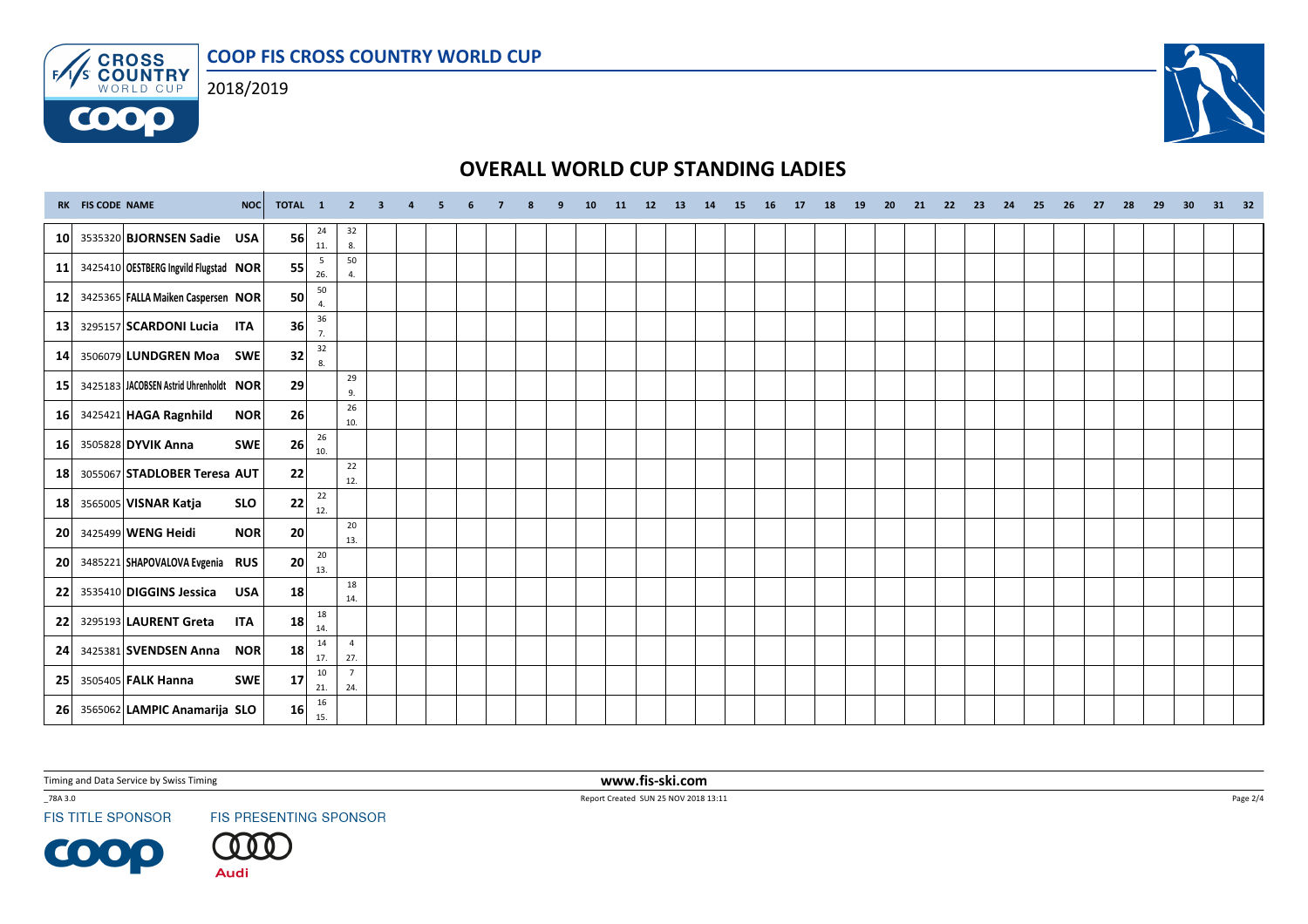COOP FIS CROSS COUNTRY WORLD CUP



**COOO** 



# OVERALL WORLD CUP STANDING LADIES

|                 | RK FIS CODE NAME | NOC                                        | TOTAL 1 2 3 4 5 |                        |                       |  | 6 | $\overline{7}$ | 9 | 10 | 11 12 13 |  |  | 14 15 16 17 18 |  | 19 20 |  |  |  | 21  22  23  24  25  26  27  28  29 |  | 30 31 32 |  |
|-----------------|------------------|--------------------------------------------|-----------------|------------------------|-----------------------|--|---|----------------|---|----|----------|--|--|----------------|--|-------|--|--|--|------------------------------------|--|----------|--|
| 26              |                  | 3486213 DURKINA Lidia<br><b>RUS</b>        | 16              |                        | 16<br>15.             |  |   |                |   |    |          |  |  |                |  |       |  |  |  |                                    |  |          |  |
| 28              |                  | 3535304 CALDWELL Sophie USA                | 15              | 15<br>16.              |                       |  |   |                |   |    |          |  |  |                |  |       |  |  |  |                                    |  |          |  |
| 29              |                  | 3205305 GIMMLER Laura<br><b>GER</b>        | 15              | 13<br>18.              | $\overline{2}$<br>29. |  |   |                |   |    |          |  |  |                |  |       |  |  |  |                                    |  |          |  |
| 30 <sup>1</sup> |                  | 3426201 WENG Tiril Udnes NOR               | 15              | 12<br>19.              | $\overline{3}$<br>28. |  |   |                |   |    |          |  |  |                |  |       |  |  |  |                                    |  |          |  |
| 31              |                  | 3505675 SETTLIN Evelina<br><b>SWE</b>      | 14              |                        | 14<br>17.             |  |   |                |   |    |          |  |  |                |  |       |  |  |  |                                    |  |          |  |
| 32              |                  | 3205403 <b>CARL Victoria</b><br><b>GER</b> | 13              |                        | 13<br>18.             |  |   |                |   |    |          |  |  |                |  |       |  |  |  |                                    |  |          |  |
| 33              |                  | 3425703 SLIND Kari Oeyre NOR               | 12              |                        | 12<br>19.             |  |   |                |   |    |          |  |  |                |  |       |  |  |  |                                    |  |          |  |
| 34              |                  | 3205176 RINGWALD Sandra GER                | 12              | $\overline{2}$<br>29.  | 10<br>$= 21.$         |  |   |                |   |    |          |  |  |                |  |       |  |  |  |                                    |  |          |  |
| 35              |                  | 3485202 MATVEEVA Natalia RUS               | 11              | 11<br>20.              |                       |  |   |                |   |    |          |  |  |                |  |       |  |  |  |                                    |  |          |  |
| 35 <sub>1</sub> |                  | 3205460 HENNIG Katharina GER               | 11              |                        | 11<br>20.             |  |   |                |   |    |          |  |  |                |  |       |  |  |  |                                    |  |          |  |
| 37              |                  | 1274580 ISHIDA Masako<br><b>JPN</b>        | 10 <sup>1</sup> |                        | 10<br>$= 21.$         |  |   |                |   |    |          |  |  |                |  |       |  |  |  |                                    |  |          |  |
| <b>38</b>       |                  | 3426200 WENG Lotta Udnes NOR               | 9               | 9<br>22.               |                       |  |   |                |   |    |          |  |  |                |  |       |  |  |  |                                    |  |          |  |
| 39              |                  | 3535316 BRENNAN Rosie<br><b>USA</b>        | 8 <sup>1</sup>  |                        | 8<br>23.              |  |   |                |   |    |          |  |  |                |  |       |  |  |  |                                    |  |          |  |
| 39              |                  | 3185579 MATINTALO Johanna FIN              | 8               | 8<br>23.               |                       |  |   |                |   |    |          |  |  |                |  |       |  |  |  |                                    |  |          |  |
| 41              |                  | 3185514 JULIN Andrea<br><b>FIN</b>         | $\overline{7}$  | $7\overline{ }$<br>24. |                       |  |   |                |   |    |          |  |  |                |  |       |  |  |  |                                    |  |          |  |
| 42              |                  | 3515221 FAEHNDRICH Nadine SUI              | 6 <sup>1</sup>  | 6<br>25.               |                       |  |   |                |   |    |          |  |  |                |  |       |  |  |  |                                    |  |          |  |
| 42              |                  | 3185114 MONONEN Laura FIN                  | 61              |                        | 6<br>25.              |  |   |                |   |    |          |  |  |                |  |       |  |  |  |                                    |  |          |  |

Timing and Data Service by Swiss Timing

\_78A 3.0

**FIS TITLE SPONSOR** 

**COOP** 

FIS PRESENTING SPONSOR



 www.fis-ski.comReport Created SUN 25 NOV 2018 13:11

Page 3/4